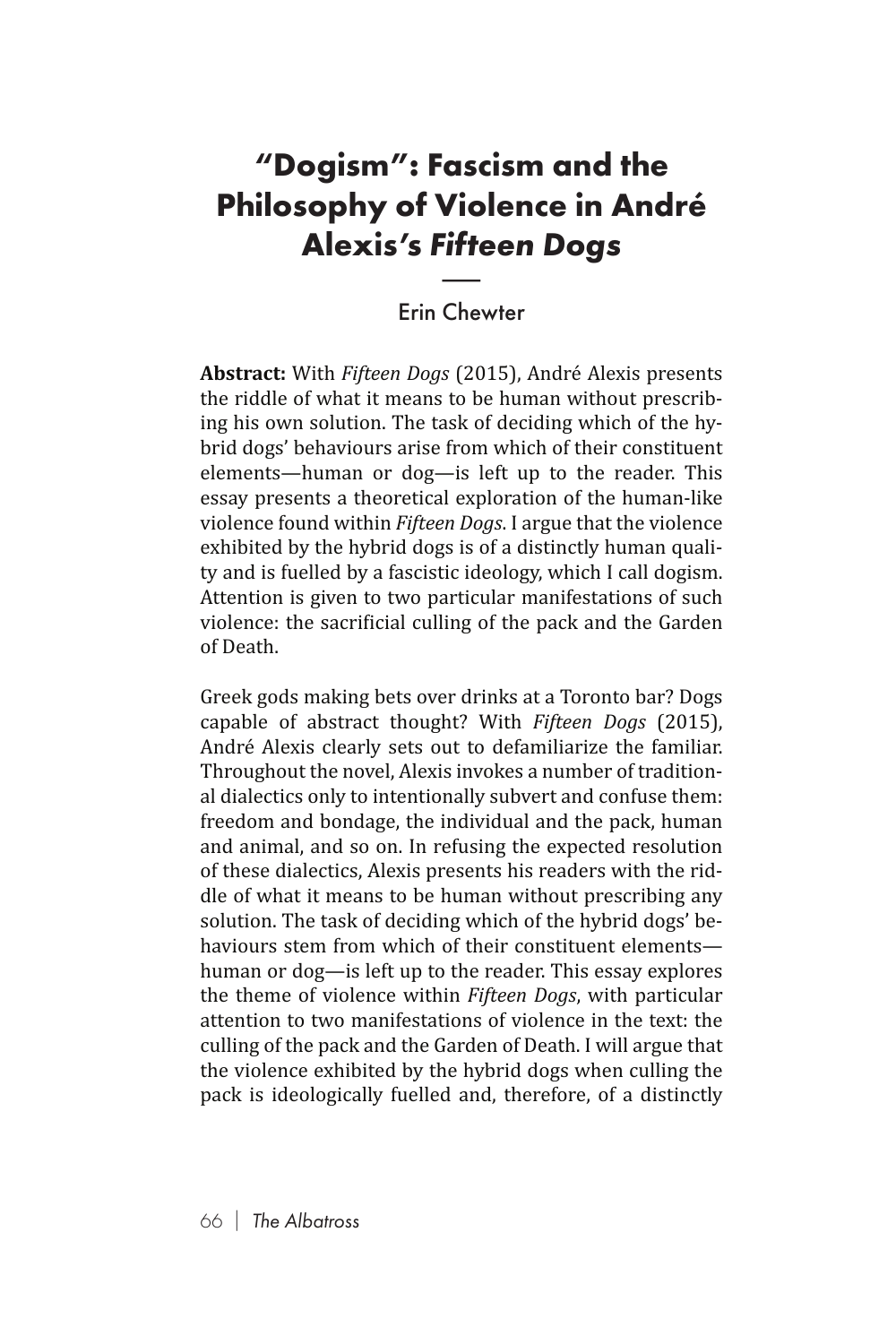human quality. Furthermore, I propose that the dog Benjy, with his penchant for authority and violence, embodies the figure of the totalitarian revolutionary by tactically exploiting the cruelty of humans to achieve liberation via the Garden of Death. These instances of violence suggest that the dogs' "gift" of human consciousness brings with it a newfound capacity for calculated cruelty.

A survey of several theories of violence and a cursory exploration of dog psychology allows us to begin isolating the human quality of the hybrid dogs' violence. Dogs are undeniably hierarchical creatures and can exhibit aggression in order to maintain that hierarchy and to secure the basics for life and security. Nevertheless, aggression is a phenomenon distinct from violence. Researchers in behavioural neuroscience have outlined the distinction between violence and adaptive aggression. One article from the field defines violence as "an exaggerated/escalated form of aggression leading to extreme harm in humans and animals alike. Aggression, on the other hand, has been defined primarily as a form of social communication, which is pro-inhibitory and aimed at functional endpoints such as the acquisition of food, shelter, mates and status" (Natarajan and Caramaschi 2). According to this definition, the actions of the pack in *Fifteen Dogs* would certainly qualify as violence. In its attacks against other dogs, the pack goes beyond what is necessary to ensure survival; it becomes malicious, calculating, and ideologically motivated. A UNESCO study exploring the causes of violence also reinforces the distinction between animal aggression and human violence. The study concludes that animals deploy a range of tactics to avoid violence and ensure survival of the species as a whole. It concludes that "[o]nly the human race is capable of destroying itself, precisely because it has lost its capacity for self-regulation" (Domenach 30). In gaining human-level consciousness, Alexis's dogs have lost their capacity for instinctual self-regulation through adaptive aggression. Their loss inevitably leads to an increased reliance on violence to reconcile tensions of identity and belonging. Like humans, the dogs become capable of destroying themselves; by the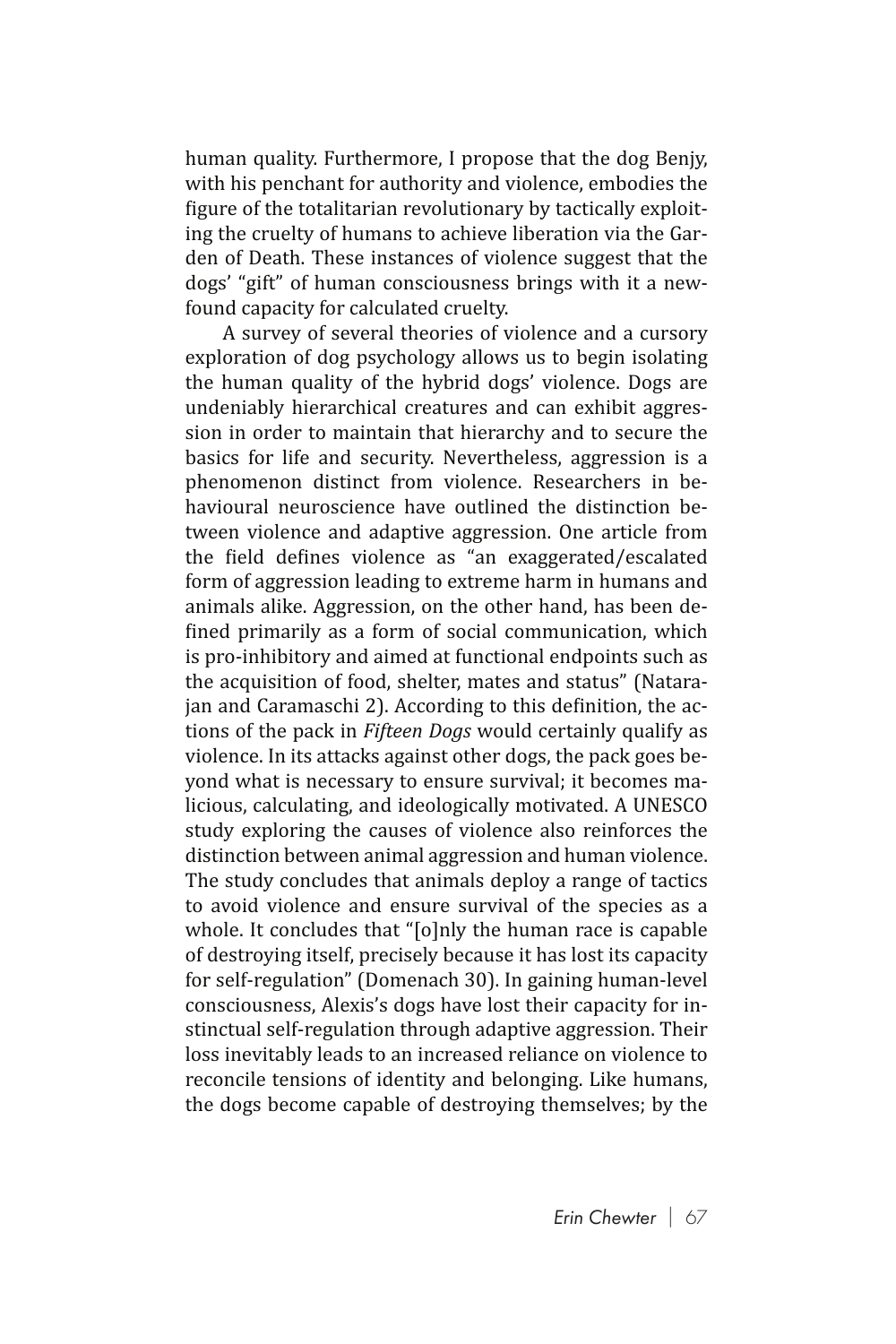end of the novel, Atticus and his followers succumb to an immanent and totalizing annihilation.

There are two occasions in which the dogs Majnoun and Atticus openly admit that their acts of violence are a departure from canine sensibilities. For Majnoun, this recognition comes after deciding that he must kill Benjy to prevent further disruption to the dynamic within Majnoun's home with the human couple Nira and Miguel. He reflects that "it would mean annihilating a part of himself, taking a final turn away from what had been his life: pack, canidity, coppice" (Alexis 87). Majnoun's thoughts reveal that this turn towards violence is far from natural for canines. On the contrary, the dogs' new state of consciousness—and the isolation leading to individualism that it inspires—is to blame. Atticus also admits that the excessively violent and rash way in which the pack kills Bobbie after offering her the illusion of exile is "not in keeping with the canine. They had killed [Bobbie] in a frenzy of which he was, in retrospect, ashamed" (Alexis 94). The perversity of the murder exposes the strangeness of the dogs: the attack is driven by their passion to pursue a retrospectively ideological cleansing of the pack, through which they might return to the Eden of pure caninity.

In closely examining the behaviours of Atticus and his followers throughout the novel, it becomes clear that the culling of the pack is fueled by an emergent ideology reminiscent of fascism. Henceforth, I will refer to this ideology, as it operates in the novel, as dogism. Dogism is a set of beliefs guided by a complete rejection of the hybrid dogs' new human-like abilities. The doggists (followers of dogism) long for a return to their former state of purely dog-like behaviour, which I will call dogliness. The pursuit of dogliness (the *ÜberHund*, if you will) becomes the doggists' normative grounding, their ethical foundation. Over time, the pack's dogism inspires a new culture and spirituality according to which the murder of dissenting or nonconforming dogs takes on a sacrificial quality.

Atticus and his followers, the doggists, come to view their new gift of consciousness as an immoral contagion that must be suppressed or, ideally, exorcised. Ironically,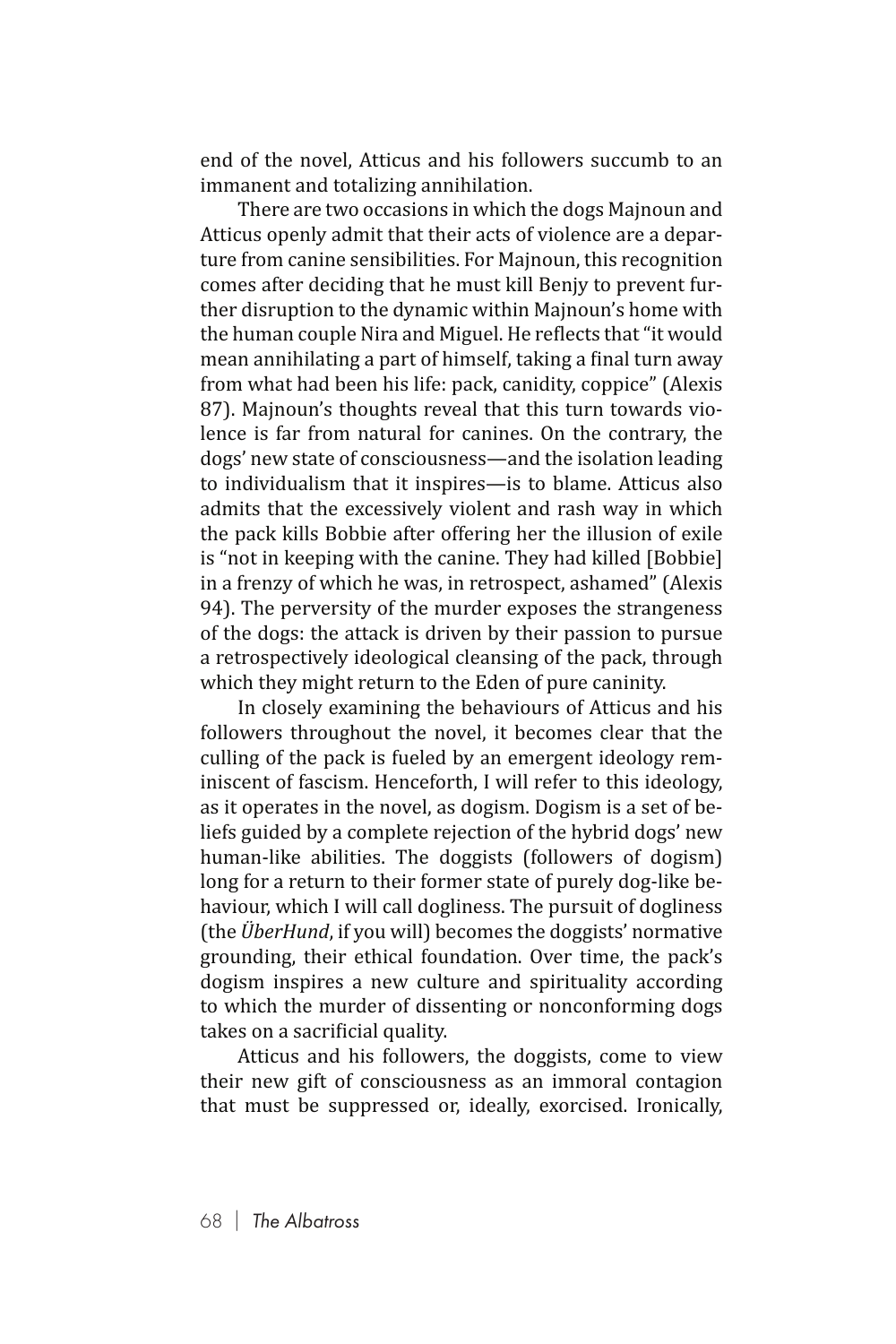the existence of dogism itself hinges upon the capacities of a conscious mind to moralize and envision an ideal way of being. Furthermore, the violence invoked in the name of this morality is of a very conscious and human nature: calculating, sacrificial, and punitive. The twentieth-century French philosopher Georges Bataille argues that "there is no fundamental distinction between society and violence, or between civilization and violence" (Pawlett 30). Violence becomes enshrined in the very fabric of the pack's new culture. The pack must find ways to channel this by-product of consciousness:

> Human cultures have long sought to control violence by measures taken under sacred auspices, in two ways: first, by legitimizing certain forms of violence (holy wars, justice rendered in the name of God, and so on); secondly, by religious rites whereby violence is purified through the selection and sacrifice of a victim. (Domenach 37)

The pack cannot rid itself of its new consciousness, so it suppresses that consciousness until the pressure builds to a point of necessary release through sacrifice. The sacrificial dog becomes the temporary embodiment of all that is excessive and frightening in the pack's new consciousness—a representative of Bataille's "accursed share," which must be culled to "save the rest from the mortal danger of contagion" (Pawlett 23). Through the dog's death, the pack feels momentarily cleansed and able to continue its performance of dogliness a while longer with renewed conviction. Through sacrifice, the pack is ostensibly united and made stronger. Rosie expresses this impression of having achieved a higher state of unified dogliness when recounting the murder of Max to Benjy: "In killing him, the dogs had behaved according to nature. They had been true dogs: blameless and faithful to the canine" (Alexis 75). But this sense of renewed caninity is an illusion. Having developed out of their capacity for abstract thought, the doggists' reliance on sacrificial violence and their conceptions of dogly propriety only serve to further alienate the pack from the canine. The doggists indulge Bataille's romanticization of sacrificial violence as a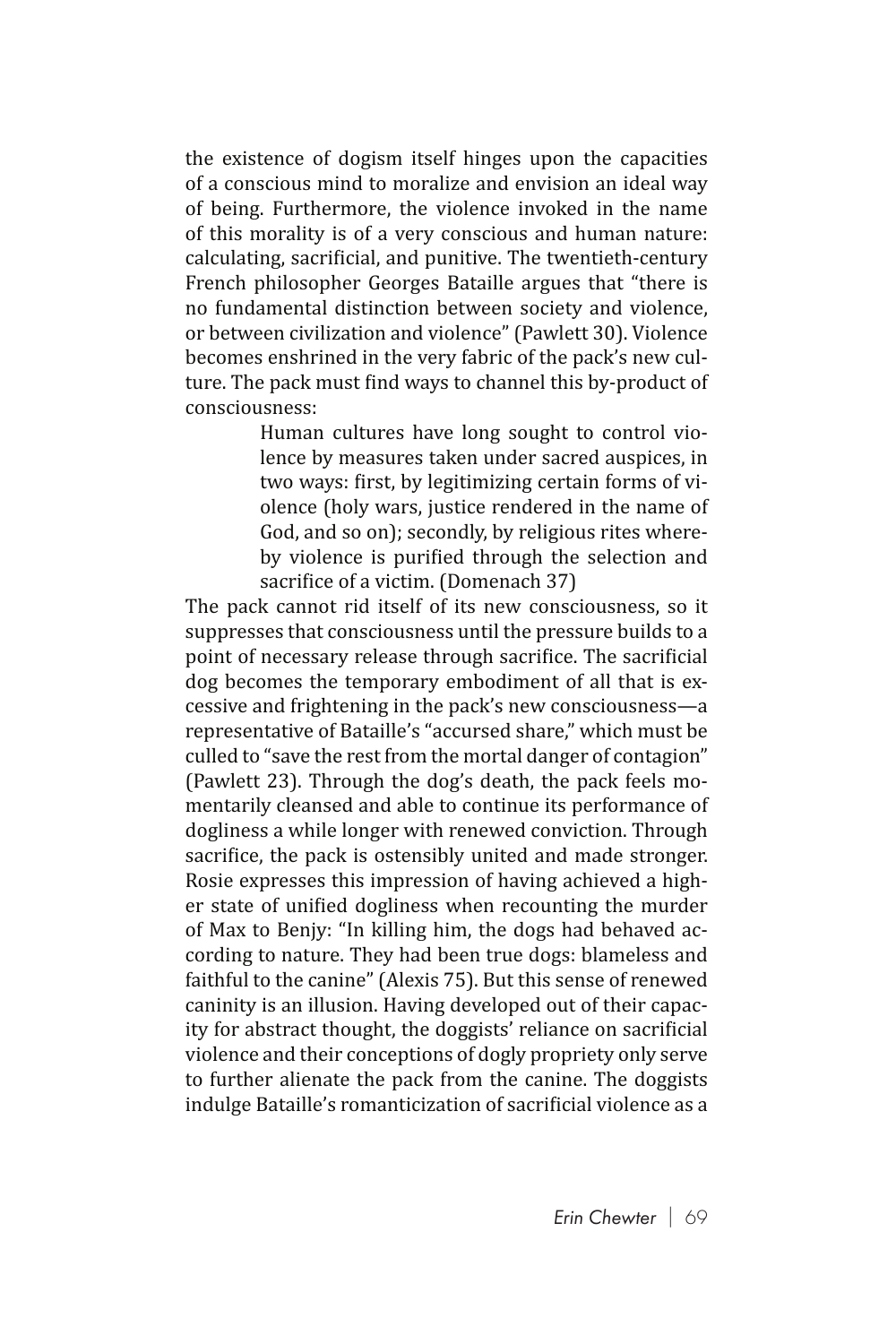pure and uncalculated release. In fact, their ritualization of violence constitutes the apex of formulaic calculation. Benjy senses this paradoxical situation upon his return to the pack, remarking that he found the dogs evermore strange indeed, "all had become ritual" (Alexis 74).

The doggists interpret poetry as a repugnant exaltation of human language's most corrupting qualities. For this reason, they select Prince—the poet dog—as the inaugural sacrificial victim. Much to the chagrin of the doggists, however, the gods interfere to foil their plans: Prince is saved via *deus ex machina* when Hermes magically transports him to safety in the moment before his impending murder by the pack. Having been denied the satisfaction of Prince's sacrifice, the conspirators are driven into a frenzy. Their need for the kill is doubled and projected onto their next victim: "Frustrated by Prince's mysterious disappearance, Max, Frick and Frack now wanted nothing more than to bite the black dog [Majnoun] to death" (Alexis 38). The pack's desperation provides the first indication of its dependence upon sacrifices for stability. Later, the novel exposes this dependency once again when the pack ruthlessly kills Dougie immediately upon his return with Benjy. It is revealed that the pack had been left without a scapegoat after having killed the omega dog, Max. The resulting disruption to the pack's hierarchy had caused it to become increasingly unstable; by the time Benjy and Dougie returned, the pack was long overdue for a sacrifice and desperate for the superficial cleansing and unifying effects of the kill. In this light, it becomes clear why the pack falls upon Dougie with such immediate, vicious, and united intent despite his act of submission. The doggists are caught in a vicious cycle: "the accursed share cannot be negated, transcended or resolved: sacrifices must continue" (Pawlett 23). With growing awareness of his fate as the next inevitable sacrifice, Benjy begins preparations for his gruesome escape from the pack.

In the novel, Alexis uses the term "Gardens of Death" to allude to poison-laced composts and kibbles left out by humans to eradicate stray dogs. In the real world, such Gardens of Death are a poignant example of human cruel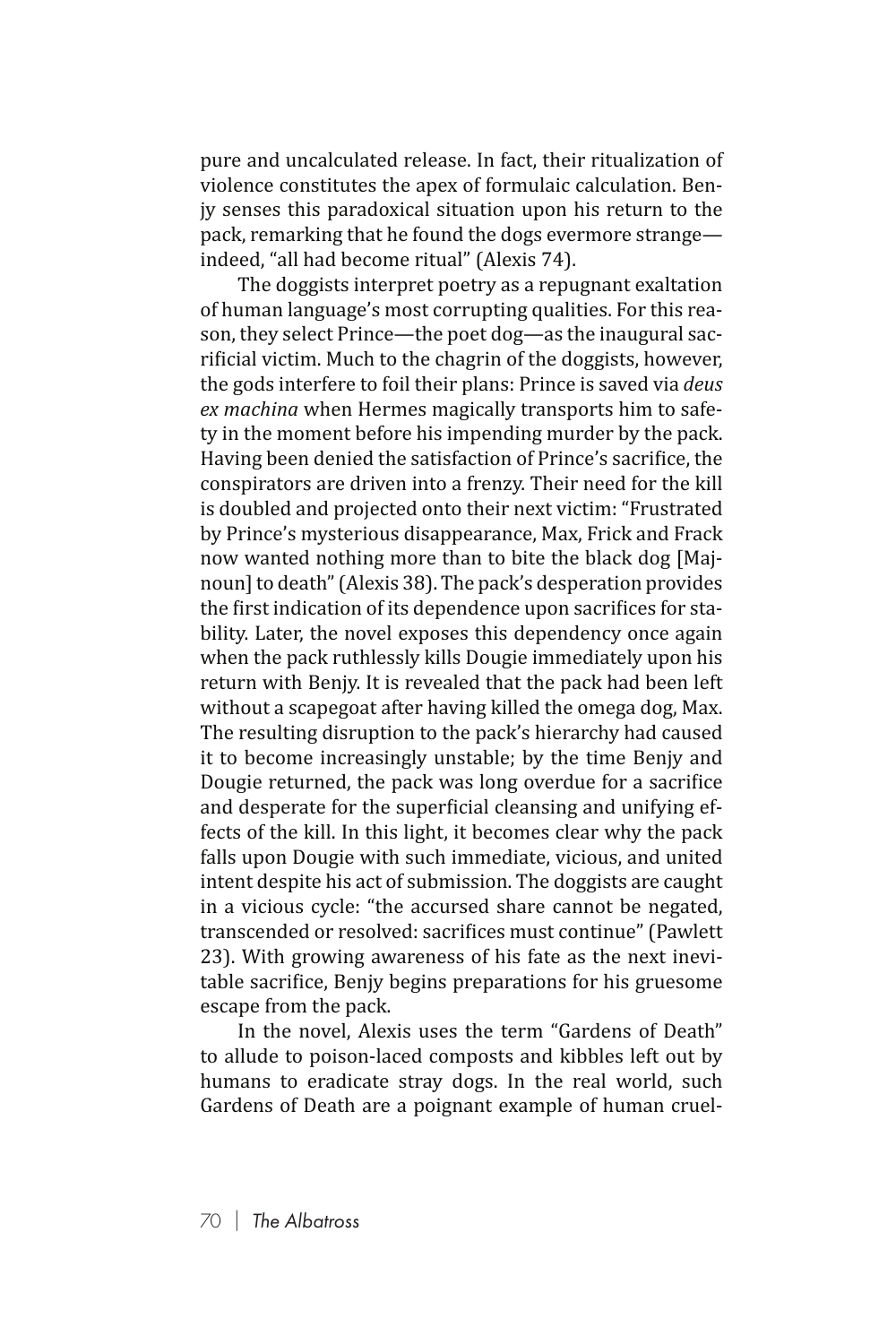ty and violence: the indiscriminate luring and poisoning of animals out of an irrational and extreme species-based hatred and disregard for non-human life. Between 2008 and 2016, animal lovers in Toronto were devastated by a series of malicious dog poisonings that made headlines in the local papers (D'Andrea; Kyonka; Miller; "Four Sick Dogs"). Alexis seems to have taken inspiration from disturbing incidents such as these, borrowing the expression "the Garden of Death" from the title of an 1896 painting by Finnish painter Hugo Simberg. The Garden of Death signals the point in the novel where the violence of the hybrid dogs and the violence of humans coalesce with the greatest clarity: while the Garden is a human creation, Benjy strategically uses it to annihilate the pack.

Benjy's appropriation of human creations warrants an investigation into his motivations. After having been empowered by an epiphany reminiscent of Hegel's master-slave dialectic (Hegel 111–19), Benjy ostensibly kills the pack to achieve personal liberation from his oppression under its hierarchy. This interpretation appeals to Frantz Fanon's notions of revolutionary violence and raises pertinent philosophical questions surrounding the legitimate uses of violence to overthrow oppressive regimes. Indeed, Fanon argues that violence is justifiable and even necessary under such circumstances (1–62). However, Benjy's innermost thoughts suggest that—far from being against oppression—he is *obsessed* with authority and power. Channelling the sentiments of a modern-day Stalinist apologist, Benjy reflects, "The truth was, though, that he had felt admiration for the conspirators…. They had been swift and clear, and one had to admit that clarity, however terrifying it might be, was at least admirable. It was perhaps even beautiful" (Alexis 61). Benjy's revolutionary sentiments seek only to invert rather than subvert the structures of domination. Upon his death, Benji's last vision is of a world where "the echelon was clear to all" and "the weak gave their respect without being coerced" (90). He longs for an ideal form of power resembling Hannah Arendt's notion of true authority as "unquestioned recognition by those who freely choose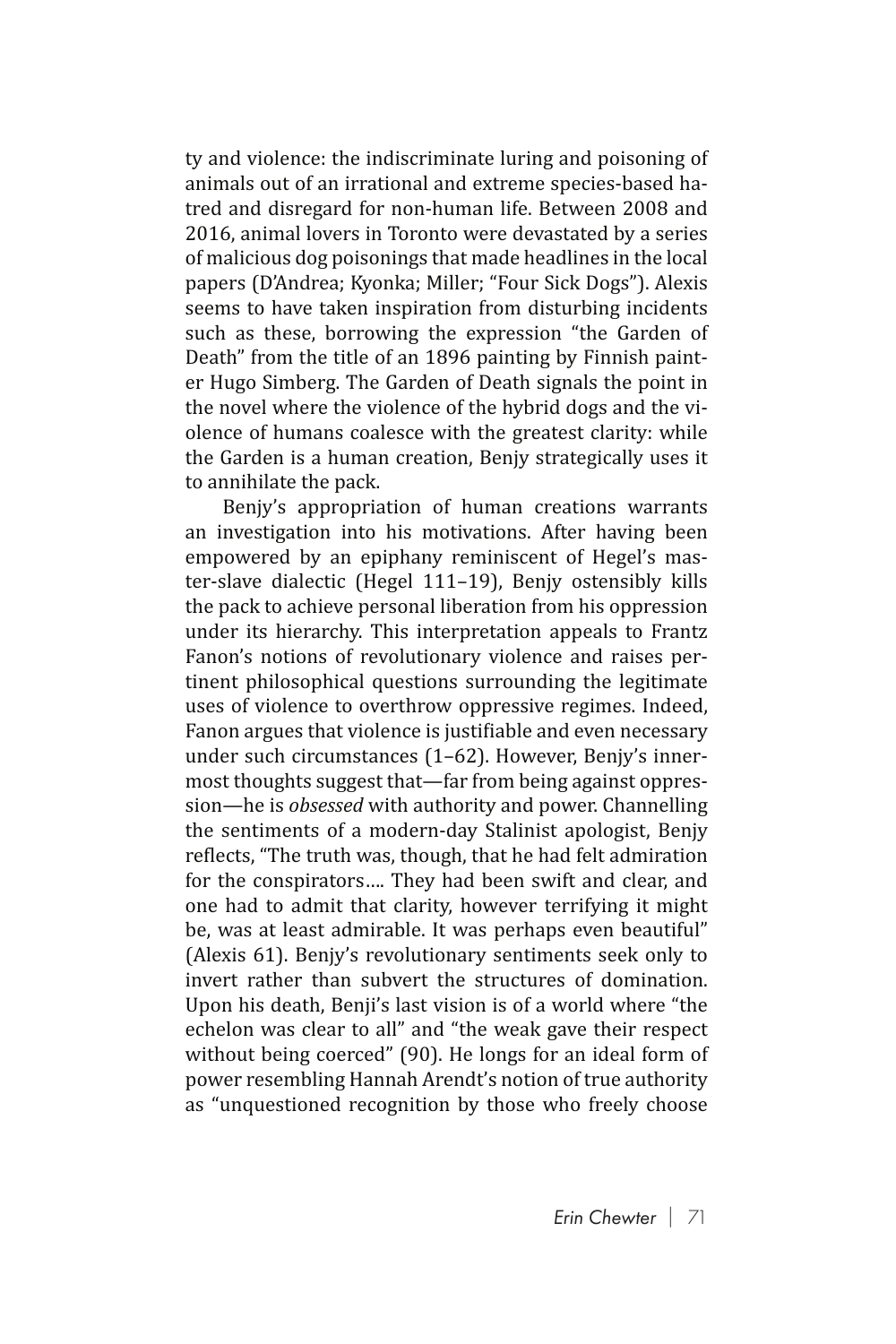to obey governmental rule" (Fry 65). But if, as Max Weber attests, state power rests in a monopoly over the legitimate use of violence (33), can citizens ever truly consent to that authority? Can consent truly exist in the hierarchy of a pack sustained through violent coercion? Benjy's violent revolution, like so many before him, can succeed only in replacing one totalizing regime with another, thereby perpetuating the cycle of violence.

The only thing preventing Benjy from becoming a full-blown autocrat is his physical stature. Benjy is acutely aware of his own lack of physical power in the pack and feels shame, an emotion which only further entrenches his feelings of powerlessness. Shortly after his return to the pack, "it occurred to Benjy that being mounted was a humiliation…. [T]his new feeling, this shame, changed him" (Alexis 74). The gods' "gift" of higher consciousness is a Trojan horse, it would seem, bringing with it the capacity to feel alienation and shame. In an article on the relationship between shame and violence, Krista Thomason describes shame as an emotion that arises from the conflict between an idealized self-image and those elements of our identity over which we have little control (Thomason 13). According to Thomason, this sense of powerlessness is what contributes to violent outbursts in individuals who feel shame. Violence, she explains, is a means of reasserting agency: "Violence turns the tables in shame: in the moment of shame I am made to feel powerless, and now as a violent agent others are powerless before me" (Thomason 19). This echoes Jean Paul Sartre's assertion that violence presents a distorted method by which individuals seek meaning and autonomy in the wake of the alienation at the root of human consciousness (Stagliano 52). Benjy feels defined by his lowered status and thus becomes desperate to reclaim a degree of agency.

Unfortunately, Benjy is confused as to how power may best be achieved. According to Arendt, true power cannot be attained through violence: "Though violence is meant to generate power … the use of violence signals the impotence of the rulers who cannot convince the people through reg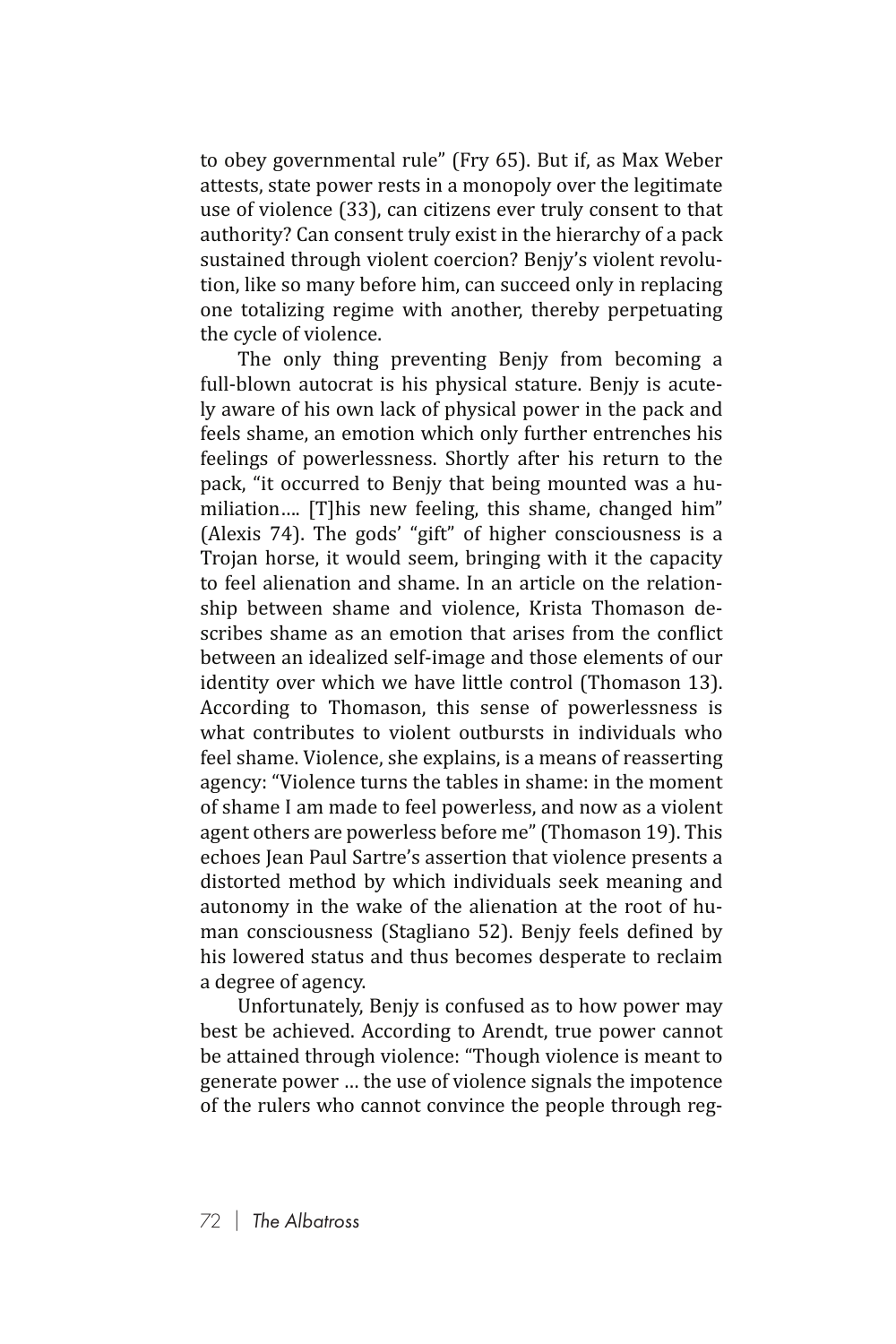ular means of their cause…. [T]he emergence of violence indicates that power is in jeopardy" (Fry 65). Benjy recognizes the violence of the doggists as indicative of the pack's instability: "Atticus and the others mounted him, it seemed, in order to prove that there was order and hierarchy. That is, to prove it to themselves" (Alexis 73). It is this lack of legitimacy, or "true power," that causes Benjy to become disillusioned with the pack's hierarchy. Benjy, ever obsessed with his ideal notions of power and authority, takes it upon himself to put an end to the pack and its charade. By appropriating the Garden of Death to achieve his goal, Benjy fails to extend his limited insight regarding the futility of using violence for power to include his own actions. Through this reading, Benjy can be seen to represent the misguided totalitarian revolutionary, who only perpetuates the cycle of violence in his quest for security and freedom. If we accept Arendt's philosophy of violence—that violence cannot create power or stability and is only destructive (Ayyash 344)—it is unsurprising that the pack descends into violent obliteration. The Garden of Death punctuates the irony of the doggists' sacrificial violence and serves as a warning: what appears to be the means for salvation might in truth sow the seeds of destruction.

In interviews, Alexis has expressed that his decision to explore the nature of humanity through dogs was intended to circumvent the discomfort and rejection reflex invoked by the topic of violence in humans ("André Alexis Unleashes"; "Fifteen Dogs"). By displacing the violent behaviour of humans onto another species, *Fifteen Dogs* allows us to withhold judgment and consider the complexity of violence. Our assumption that animals are irrational creatures inspires a sympathy for the hybrid dogs of the novel. We do not judge them as harshly for the violence they exhibit, seeing it instead as a symptom of something imposed upon them. From the tragic outcomes for many of the novel's dogs, one could even arrive at the conclusion that the gods' imposition of consciousness on living creatures is a violent act in and of itself. Bataille proposed that violence is inherent to the human condition, and—while never explicitly stating so—the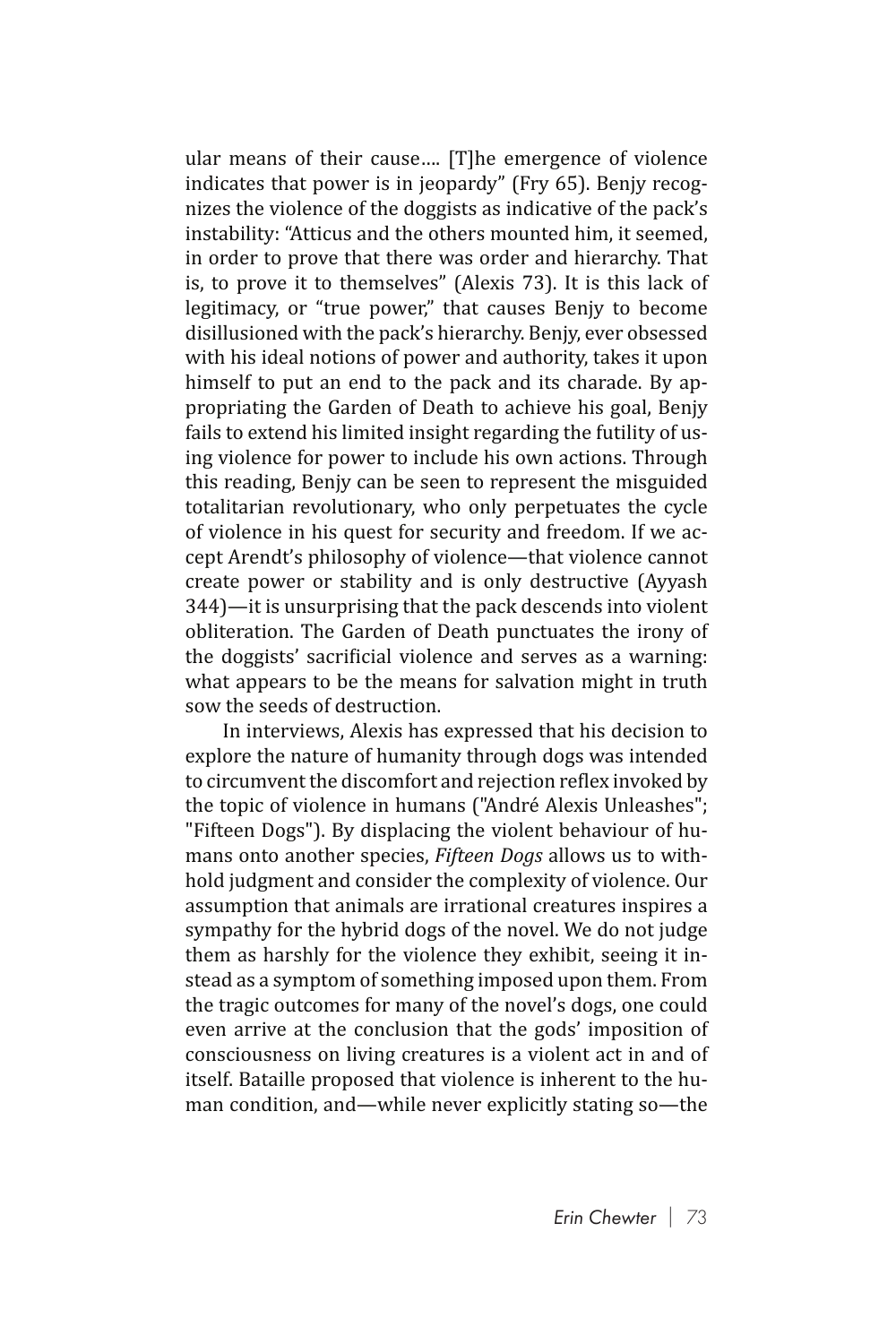sheer violence exhibited by the human-dog hybrids of *Fifteen Dogs* appears to reinforce such a position. Nevertheless, the novel also highlights the senselessness of violence: while violence may be a uniquely human phenomenon, it is in no way a useful or necessary feature of human behaviour; indeed, it can only lead to mutual destruction. Despite the proliferation of alienation and violence within *Fifteen Dogs*, there remains a message of hope nestled amongst the tragedy: Majnoun and Prince remind us that consciousness may bring alienation and suffering, but it also brings the capacity to approach beauty through love, empathy, and art.

## **Works Cited**

- Alexis, André. *Fifteen Dogs: An Apologue*. Coach House Books, 2015.
	- "André Alexis on Understanding Humanity Through Dogs." Interview by Shelagh Rogers. The Next Chapter, CBC Radio, 3 May 2017, www. cbc.ca/radio/thenextchapter/André-alexis-bethlehem-terrefe-gebreyohannes-and-gail-anderson-dargatz-1.4007035/André-alexis-on-understanding-humanity-through-dogs-1.4007199.
	- ———. "André Alexis Unleashes His Wise New Novel, *Fifteen Dogs*." Interview by Piya Chattopadhyay. Q, CBC Radio, 1 Apr. 2015, www.cbc.ca/radio/q/qschedule-for-wednesday-april-1-2015-1.3017465/ André-alexis-unleashes-his-wise-new-novel-fifteendogs-1.3017490.
- ———. "*Fifteen Dogs* by André Alexis Wins Rogers Writers' Trust Fiction Prize." Interview by Carol Off. www.cbc.ca/radio/asithappens/fifteen-dogs-by-andr%C3%A9-alexis-wins-rogers-writers-trust-fictionprize-1.3304366.
- Ayyash, Mark Muhannad. "The Paradox of Political Violence." *European Journal of Social Theory*, vol. 16, no. 3, Aug. 2013, pp. 342–56.
- D'Andréa, Aaron. "Possible Dog Poisoning in King West Village." *Toronto Sun*, 31 Aug. 2016.